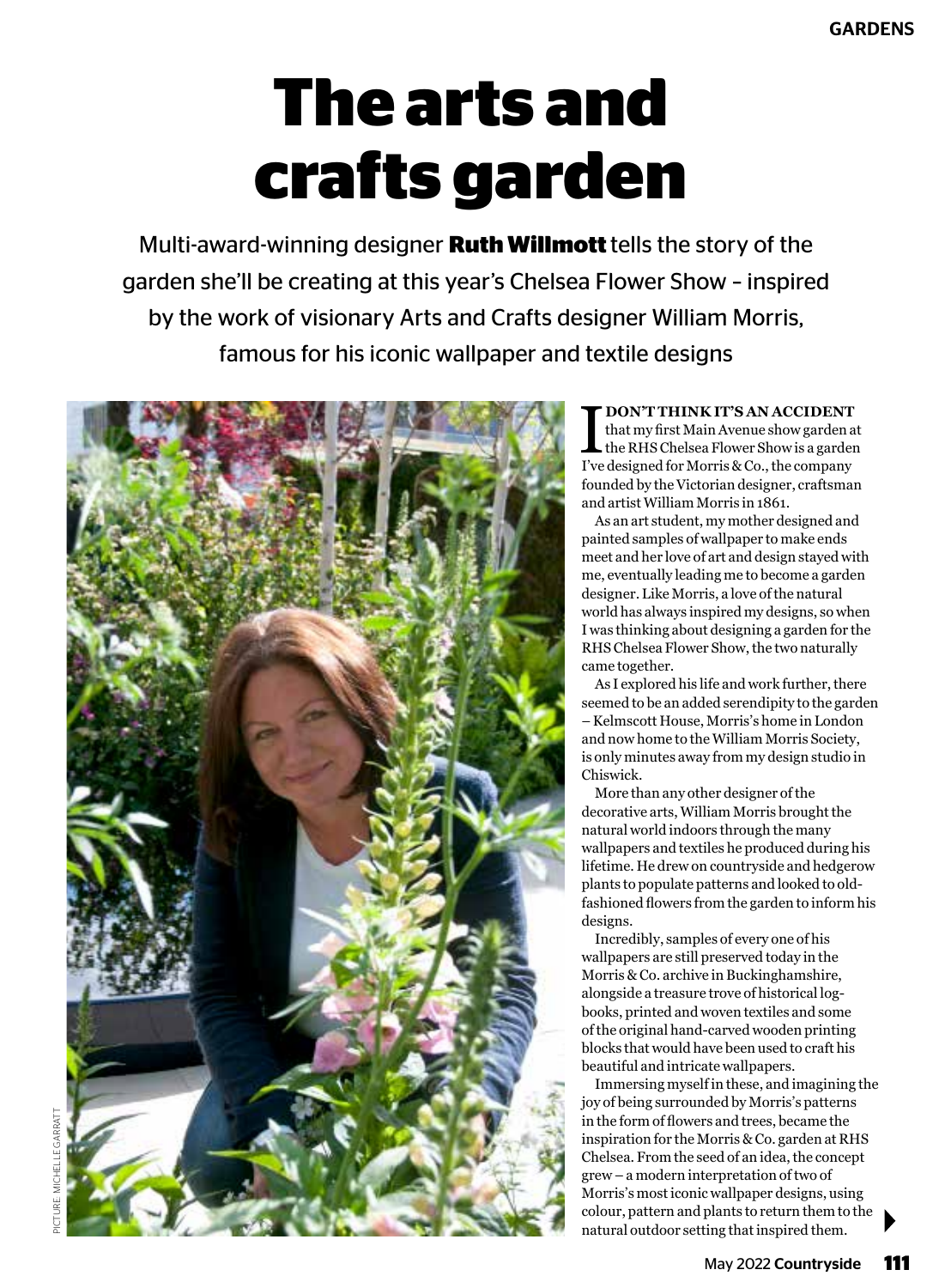# $66$

I also want them to reflect a natural countryside setting and provide a welcoming environment for the beasts and bugs that share the space.

Morris was an early advocate of using native species amongst long-cultivated non-natives to attract birds and bees, an approach I use in all my garden designs. So, I'll be mixing cottage garden favourites such as roses, iris, peonies, dianthus, geranium, foxgloves and soft velvety foliage *Stachys byzantina* with wildlife-friendly shrubs that provide shelter, shade and food for birds, insects, bees and butterflies.

As one of the earliest proponents of sustainability, Morris believed that the most successful gardens work with nature to create environments in which jobs such as pollination are left to the wildlife – a philosophy I share wholeheartedly.

Of course, the naturalistic world that inspired Morris was largely to be found in the rural landscape surrounding his country homes, while our Chelsea Show Garden will be sited in the heart of London. To create the sense of being immersed

While the plants must look great, I also want them to reflect a natural countryside setting and provide a welcoming environment for the beasts and bugs that share the space

> in a country garden, I'll be using an abundance of plants. For me, a garden, whether urban or rural, should always have a far greater proportion of soft planting over hard surfaces.

Central to the design is a quadrant layout, with Alongside a love of the natural world, Morris's

a series of simple inter-connecting pathways forming the shape of the garden, and it's this structure that will allow me to manage the volume of plants. It's important for any garden to have a structure underneath the soft planting that allows the plants to ramble and roam freely within the gridlines you have created. Making a garden a welcoming space for wildlife doesn't mean you have to turn it into an untamed nature reserve! other great belief was in hand craftsmanship and traditional manufacturing techniques. Simplicity



The garden layout, a series of simple interconnecting pathways, will reflect his first wallpaper design, 'Trellis', a pattern influenced by the rose trellis in the garden of his home in Kent; while at the centre of the garden, an intricate handcrafted metal pavilion will reference the metal inlays on the wooden printing blocks used to make his celebrated 'Willow Boughs' design, inspired by the weeping willows near his country retreat in the Cotswolds.

Planting will also be drawn from Morris's designs, reflecting his love of colour and pattern in a palette of earthy reds and apricot tones with colour accents of whites, blues and restful greens; while plants featured in other well-known Morris & Co. patterns will also be used, including Willow, Hawthorn and Acanthus.

Although it's a Chelsea Show Garden, it's crucial to me that the garden embraces and works with nature. So, while the plants must look great,

#### **CREATIVE FORCE:**

William Morris was the towering figure in late 19th-century design and the main influence on the Arts and Crafts movement. His patterns were based on flora and fauna, and his products were inspired by the vernacular or domestic traditions of the British countryside

**ABOVE:** A wooden printing block at the Morris & Co archive

**NATURAL THEMES:** Trellis and Willow Bough are two



**THE WILLIAM MORRIS GARDEN:** Ruth's Chelsea design will reflect the style of the Arts and Crafts movement